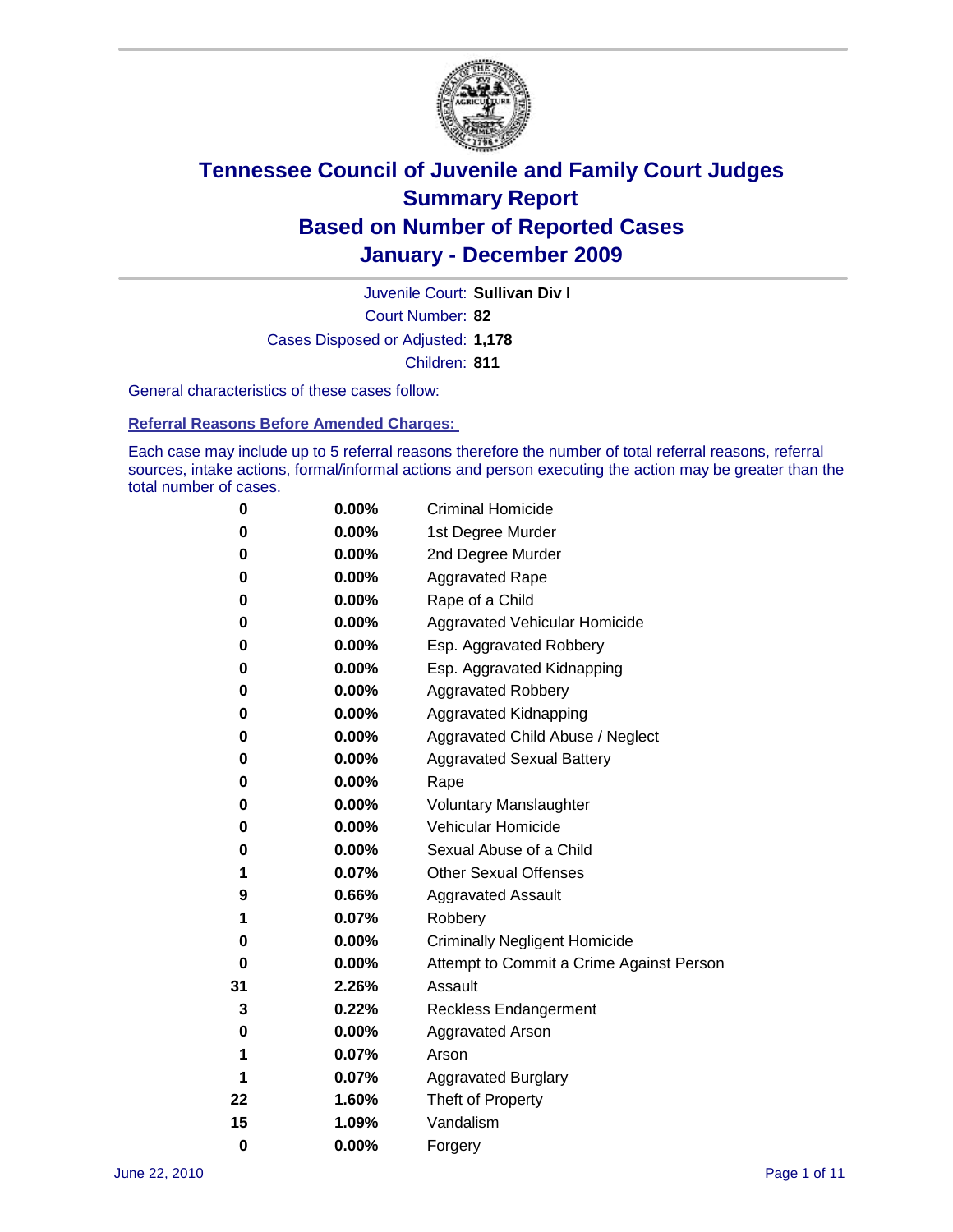

Juvenile Court: **Sullivan Div I**

Court Number: **82**

Cases Disposed or Adjusted: **1,178**

Children: **811**

#### **Referral Reasons Before Amended Charges:**

Each case may include up to 5 referral reasons therefore the number of total referral reasons, referral sources, intake actions, formal/informal actions and person executing the action may be greater than the total number of cases.

| $\pmb{0}$    | 0.00%    | <b>Worthless Checks</b>                                     |
|--------------|----------|-------------------------------------------------------------|
| 0            | 0.00%    | Illegal Possession / Fraudulent Use of Credit / Debit Cards |
| 13           | 0.95%    | <b>Burglary</b>                                             |
| 1            | 0.07%    | Unauthorized Use of a Vehicle                               |
| 0            | $0.00\%$ | <b>Cruelty to Animals</b>                                   |
| $\bf{0}$     | 0.00%    | Sale of Controlled Substances                               |
| 12           | 0.87%    | <b>Other Drug Offenses</b>                                  |
| 12           | 0.87%    | Possession of Controlled Substances                         |
| $\mathbf 0$  | $0.00\%$ | <b>Criminal Attempt</b>                                     |
| 4            | 0.29%    | Carrying Weapons on School Property                         |
| 0            | $0.00\%$ | Unlawful Carrying / Possession of a Weapon                  |
| 1            | 0.07%    | <b>Evading Arrest</b>                                       |
| 0            | 0.00%    | Escape                                                      |
| 2            | 0.15%    | Driving Under Influence (DUI)                               |
| 0            | 0.00%    | Possession / Consumption of Alcohol                         |
| 1            | 0.07%    | Resisting Stop, Frisk, Halt, Arrest or Search               |
| 0            | $0.00\%$ | <b>Aggravated Criminal Trespass</b>                         |
| 0            | $0.00\%$ | Harassment                                                  |
| 0            | 0.00%    | Failure to Appear                                           |
| 1            | 0.07%    | Filing a False Police Report                                |
| 0            | 0.00%    | Criminal Impersonation                                      |
| 2            | 0.15%    | <b>Disorderly Conduct</b>                                   |
| $\mathbf{2}$ | 0.15%    | <b>Criminal Trespass</b>                                    |
| 28           | 2.04%    | Public Intoxication                                         |
| 0            | $0.00\%$ | Gambling                                                    |
| 158          | 11.52%   | <b>Traffic</b>                                              |
| 0            | $0.00\%$ | Local Ordinances                                            |
| 5            | 0.36%    | Violation of Wildlife Regulations                           |
| 0            | $0.00\%$ | Contempt of Court                                           |
| 2            | 0.15%    | Violation of Probation                                      |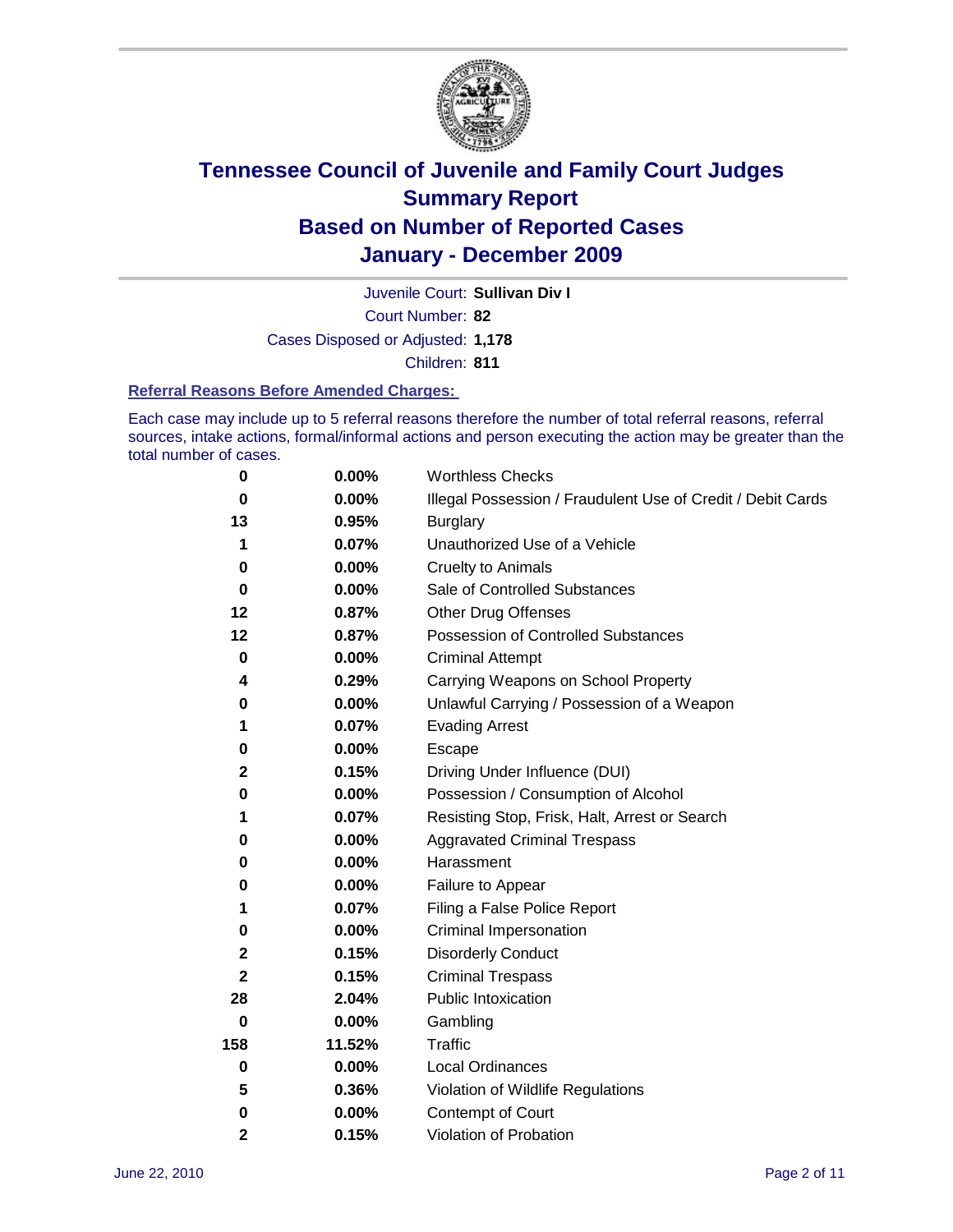

Court Number: **82** Juvenile Court: **Sullivan Div I** Cases Disposed or Adjusted: **1,178** Children: **811**

#### **Referral Reasons Before Amended Charges:**

Each case may include up to 5 referral reasons therefore the number of total referral reasons, referral sources, intake actions, formal/informal actions and person executing the action may be greater than the total number of cases.

| 0           | 0.00%    | Violation of Aftercare                 |
|-------------|----------|----------------------------------------|
| 25          | 1.82%    | <b>Unruly Behavior</b>                 |
| 80          | 5.83%    | Truancy                                |
| 3           | 0.22%    | In-State Runaway                       |
| $\mathbf 0$ | $0.00\%$ | Out-of-State Runaway                   |
| 74          | 5.39%    | Possession of Tobacco Products         |
| 0           | $0.00\%$ | Violation of a Valid Court Order       |
| 4           | 0.29%    | Violation of Curfew                    |
| 0           | $0.00\%$ | Sexually Abused Child                  |
| $\mathbf 0$ | 0.00%    | <b>Physically Abused Child</b>         |
| 104         | 7.58%    | Dependency / Neglect                   |
| 4           | 0.29%    | <b>Termination of Parental Rights</b>  |
| 0           | 0.00%    | <b>Violation of Pretrial Diversion</b> |
| 0           | $0.00\%$ | Violation of Informal Adjustment       |
| 501         | 36.52%   | <b>Judicial Review</b>                 |
| 0           | $0.00\%$ | <b>Administrative Review</b>           |
| 0           | $0.00\%$ | <b>Foster Care Review</b>              |
| 26          | 1.90%    | Custody                                |
| 11          | 0.80%    | Visitation                             |
| 75          | 5.47%    | Paternity / Legitimation               |
| 116         | 8.45%    | <b>Child Support</b>                   |
| 0           | $0.00\%$ | <b>Request for Medical Treatment</b>   |
| 0           | $0.00\%$ | <b>Consent to Marry</b>                |
| 21          | 1.53%    | Other                                  |
| 1,372       | 100.00%  | <b>Total Referrals</b>                 |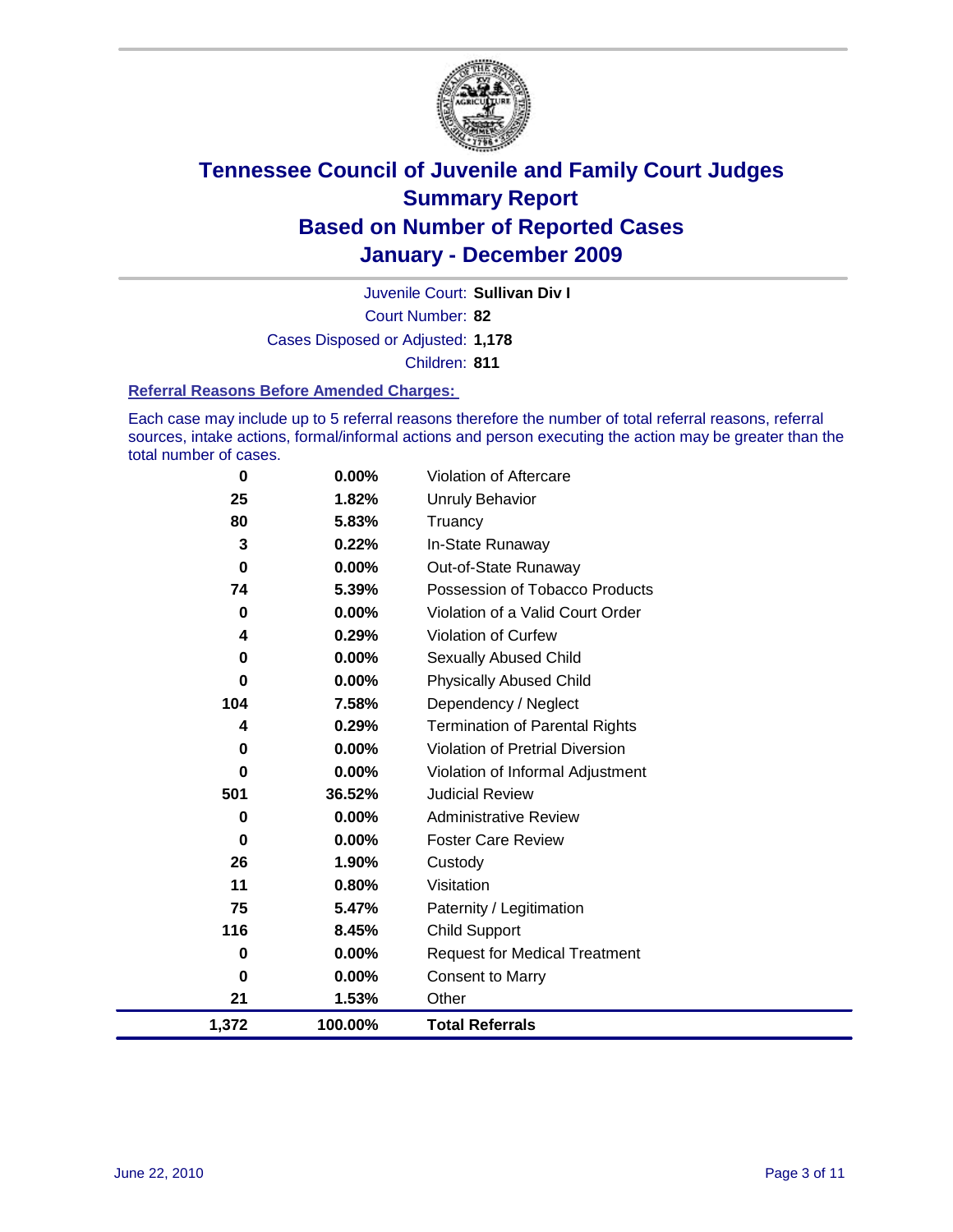

|                     |                                   | Juvenile Court: Sullivan Div I    |  |  |
|---------------------|-----------------------------------|-----------------------------------|--|--|
| Court Number: 82    |                                   |                                   |  |  |
|                     | Cases Disposed or Adjusted: 1,178 |                                   |  |  |
|                     |                                   | Children: 811                     |  |  |
| Referral Sources: 1 |                                   |                                   |  |  |
|                     |                                   |                                   |  |  |
| 361                 | 26.31%                            | <b>Law Enforcement</b>            |  |  |
| 309                 | 22.52%                            | Parents                           |  |  |
| 129                 | 9.40%                             | Relatives                         |  |  |
| 0                   | $0.00\%$                          | Self                              |  |  |
| 131                 | 9.55%                             | School                            |  |  |
| 0                   | $0.00\%$                          | <b>CSA</b>                        |  |  |
| 259                 | 18.88%                            | <b>DCS</b>                        |  |  |
| 0                   | $0.00\%$                          | <b>Other State Department</b>     |  |  |
| $\mathbf{2}$        | 0.15%                             | <b>District Attorney's Office</b> |  |  |
| 112                 | 8.16%                             | <b>Court Staff</b>                |  |  |
| 0                   | $0.00\%$                          | Social Agency                     |  |  |
| 61                  | 4.45%                             | <b>Other Court</b>                |  |  |
| 1                   | 0.07%                             | Victim                            |  |  |
| 0                   | 0.00%                             | Child & Parent                    |  |  |
| 0                   | $0.00\%$                          | Hospital                          |  |  |
| 0                   | $0.00\%$                          | Unknown                           |  |  |
| 7                   | 0.51%                             | Other                             |  |  |

### **Age of Child at Referral: 2**

| 0   | $0.00\%$ | Unknown            |
|-----|----------|--------------------|
|     |          |                    |
| 8   | 0.99%    | Ages 19 and Over   |
| 179 | 22.07%   | Ages 17 through 18 |
| 176 | 21.70%   | Ages 15 through 16 |
| 80  | 9.86%    | Ages 13 through 14 |
| 38  | 4.69%    | Ages 11 through 12 |
| 330 | 40.69%   | Ages 10 and Under  |
|     |          |                    |

<sup>1</sup> If different than number of Referral Reasons (1372), verify accuracy of your court's data.

<sup>2</sup> One child could be counted in multiple categories, verify accuracy of your court's data

**1,372 100.00% Total Referral Sources**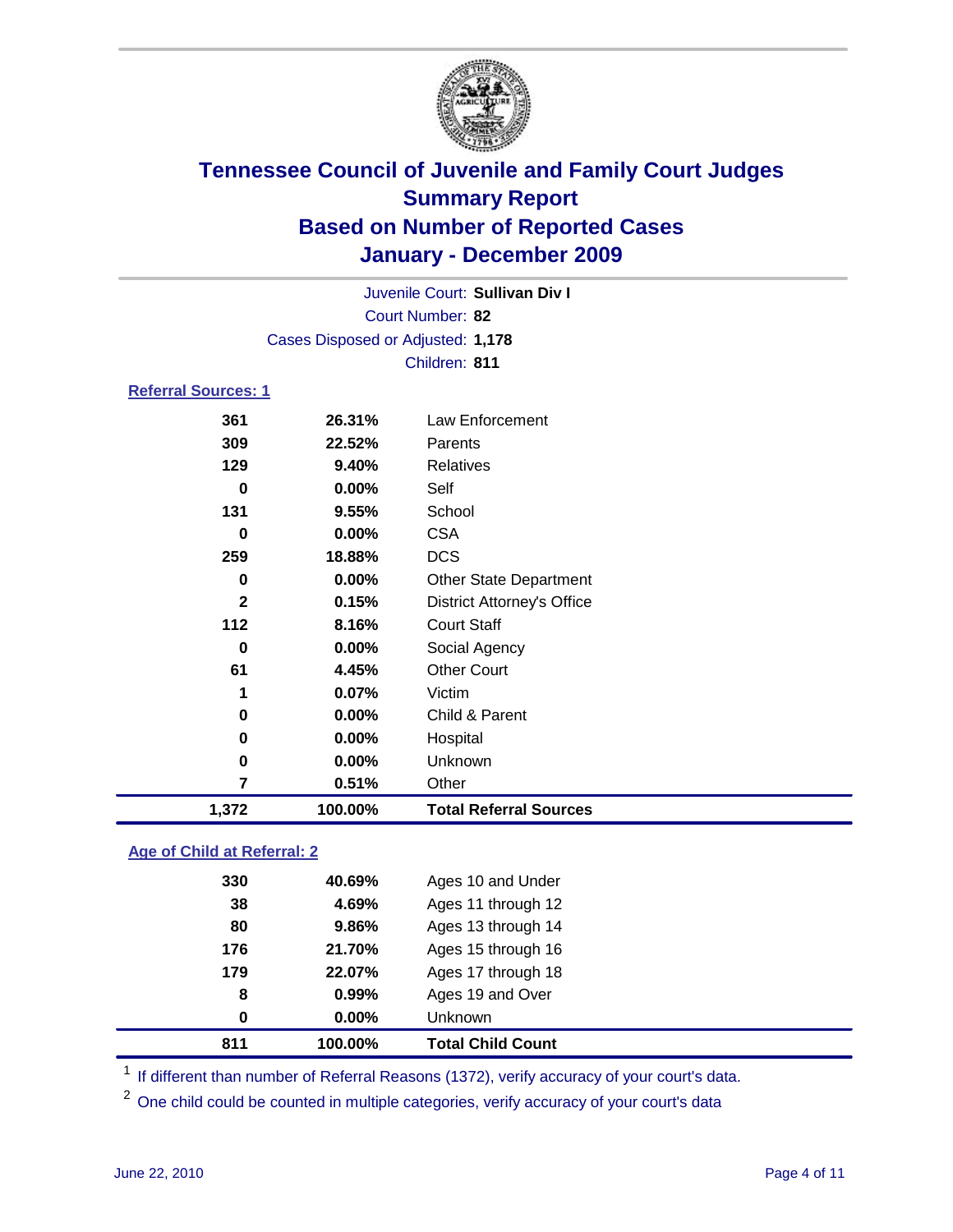

| Juvenile Court: Sullivan Div I          |                                   |                          |  |  |
|-----------------------------------------|-----------------------------------|--------------------------|--|--|
| Court Number: 82                        |                                   |                          |  |  |
|                                         | Cases Disposed or Adjusted: 1,178 |                          |  |  |
|                                         |                                   | Children: 811            |  |  |
| Sex of Child: 1                         |                                   |                          |  |  |
| 477                                     | 58.82%                            | Male                     |  |  |
| 334                                     | 41.18%                            | Female                   |  |  |
| $\bf{0}$                                | 0.00%                             | Unknown                  |  |  |
| 811                                     | 100.00%                           | <b>Total Child Count</b> |  |  |
| Race of Child: 1                        |                                   |                          |  |  |
| 802                                     | 98.89%                            | White                    |  |  |
| 4                                       | 0.49%                             | African American         |  |  |
| 0                                       | 0.00%                             | Native American          |  |  |
| 0                                       | 0.00%                             | Asian                    |  |  |
| 4                                       | 0.49%                             | Mixed                    |  |  |
| 1                                       | 0.12%                             | Unknown                  |  |  |
| 811                                     | 100.00%                           | <b>Total Child Count</b> |  |  |
| <b>Hispanic Origin: 1</b>               |                                   |                          |  |  |
| $\mathbf 0$                             | 0.00%                             | Yes                      |  |  |
| 811                                     | 100.00%                           | <b>No</b>                |  |  |
| $\mathbf 0$                             | 0.00%                             | Unknown                  |  |  |
| 811                                     | 100.00%                           | <b>Total Child Count</b> |  |  |
| <b>School Enrollment of Children: 1</b> |                                   |                          |  |  |
| 400                                     | 49.32%                            | Yes                      |  |  |
| 1                                       | 0.12%                             | No                       |  |  |
| 410                                     | 50.55%                            | Unknown                  |  |  |
| 811                                     | 100.00%                           | <b>Total Child Count</b> |  |  |

One child could be counted in multiple categories, verify accuracy of your court's data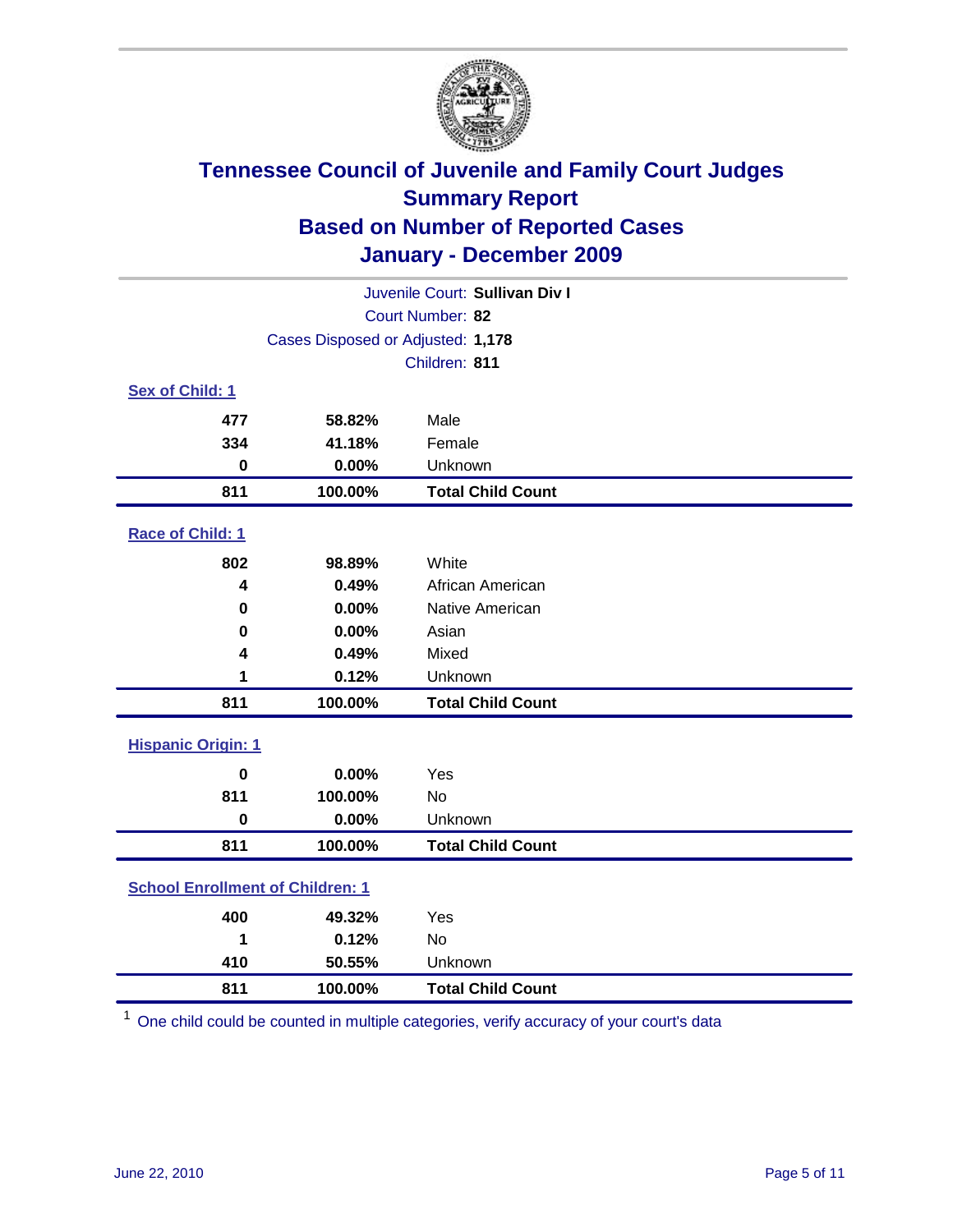

Court Number: **82** Juvenile Court: **Sullivan Div I** Cases Disposed or Adjusted: **1,178** Children: **811**

### **Living Arrangement of Child at Time of Referral: 1**

| 811          | 100.00%  | <b>Total Child Count</b>     |
|--------------|----------|------------------------------|
| 9            | 1.11%    | Other                        |
| 0            | $0.00\%$ | Unknown                      |
| 0            | $0.00\%$ | Independent                  |
| 1            | 0.12%    | In an Institution            |
| $\mathbf{2}$ | 0.25%    | In a Residential Center      |
| 1            | 0.12%    | In a Group Home              |
| $\mathbf{2}$ | 0.25%    | With Foster Family           |
| 1            | 0.12%    | With Adoptive Parents        |
| 87           | 10.73%   | <b>With Relatives</b>        |
| 57           | 7.03%    | With Father                  |
| 394          | 48.58%   | With Mother                  |
| 14           | 1.73%    | With Mother and Stepfather   |
|              | 0.12%    | With Father and Stepmother   |
| 242          | 29.84%   | With Both Biological Parents |
|              |          |                              |

### **Type of Detention: 2**

| 1.178        | 100.00%  | <b>Total Detention Count</b> |
|--------------|----------|------------------------------|
| $\mathbf{2}$ | 0.17%    | Other                        |
| 51           | 4.33%    | Does Not Apply               |
| 0            | $0.00\%$ | <b>Unknown</b>               |
| 0            | $0.00\%$ | Psychiatric Hospital         |
| 0            | 0.00%    | Jail - No Separation         |
| 0            | $0.00\%$ | Jail - Partial Separation    |
| 0            | 0.00%    | Jail - Complete Separation   |
| 18           | 1.53%    | Juvenile Detention Facility  |
| 1,107        | 93.97%   | Non-Secure Placement         |
|              |          |                              |

<sup>1</sup> One child could be counted in multiple categories, verify accuracy of your court's data

<sup>2</sup> If different than number of Cases (1178) verify accuracy of your court's data.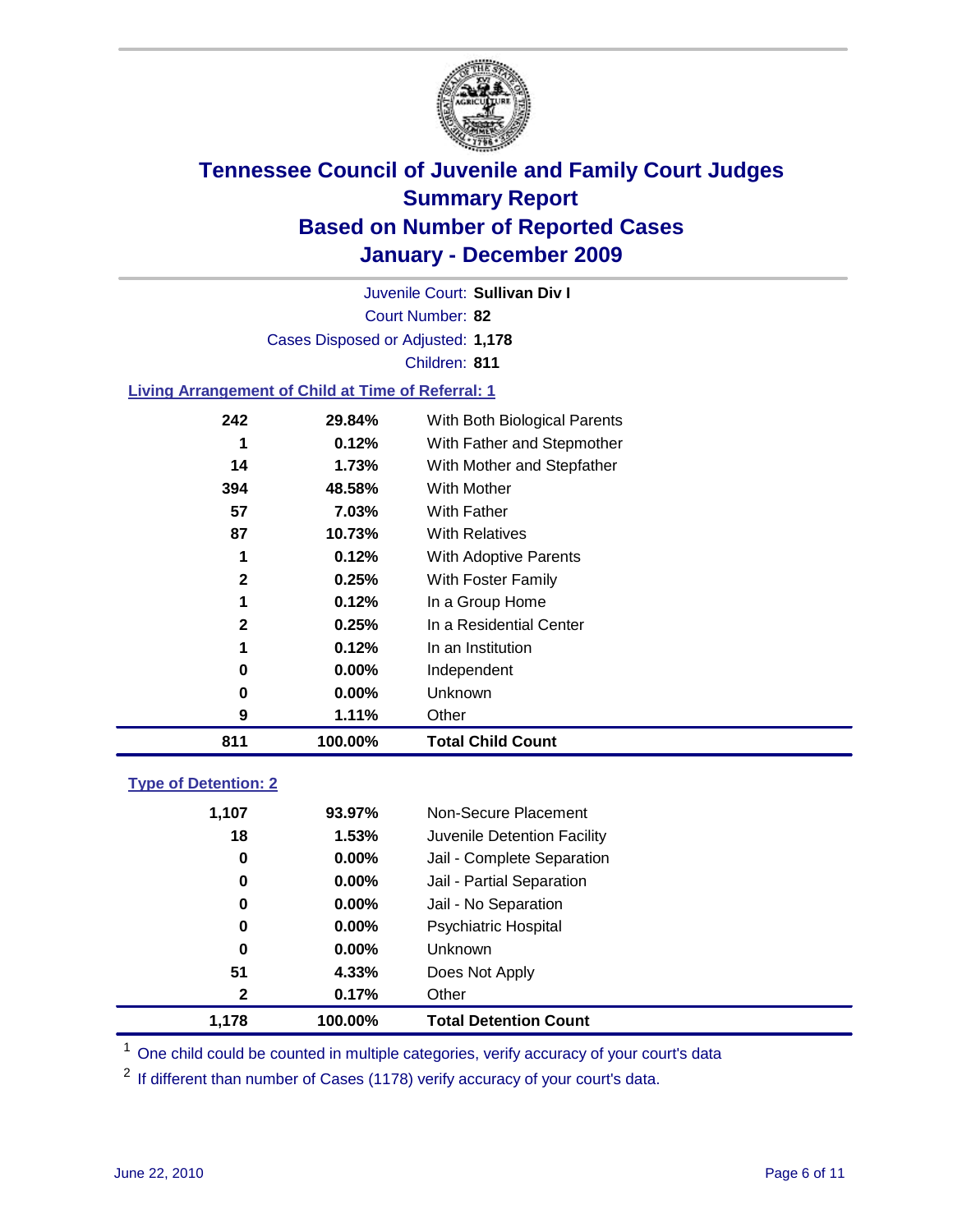

| Juvenile Court: Sullivan Div I                     |                                   |                                      |  |  |  |
|----------------------------------------------------|-----------------------------------|--------------------------------------|--|--|--|
|                                                    | Court Number: 82                  |                                      |  |  |  |
|                                                    | Cases Disposed or Adjusted: 1,178 |                                      |  |  |  |
|                                                    |                                   | Children: 811                        |  |  |  |
| <b>Placement After Secure Detention Hearing: 1</b> |                                   |                                      |  |  |  |
| 1,017                                              | 86.33%                            | Returned to Prior Living Arrangement |  |  |  |
| 16                                                 | 1.36%                             | Juvenile Detention Facility          |  |  |  |
| $\bf{0}$                                           | 0.00%                             | Jail                                 |  |  |  |
| $\bf{0}$                                           | 0.00%                             | Shelter / Group Home                 |  |  |  |
| 90                                                 | 7.64%                             | Foster Family Home                   |  |  |  |
| 0                                                  | 0.00%                             | Psychiatric Hospital                 |  |  |  |
| 0                                                  | 0.00%                             | Unknown                              |  |  |  |
| 52                                                 | 4.41%                             | Does Not Apply                       |  |  |  |
| 3                                                  | 0.25%                             | Other                                |  |  |  |
| 1,178                                              | 100.00%                           | <b>Total Placement Count</b>         |  |  |  |
|                                                    |                                   |                                      |  |  |  |
| <b>Intake Actions: 2</b>                           |                                   |                                      |  |  |  |
| 541                                                | 39.43%                            | <b>Petition Filed</b>                |  |  |  |
| 13                                                 | 0.95%                             | <b>Motion Filed</b>                  |  |  |  |
| 242                                                | 17.64%                            | <b>Citation Processed</b>            |  |  |  |
| 0                                                  | 0.00%                             | Notification of Paternity Processed  |  |  |  |
| 470                                                | 34.26%                            | Scheduling of Judicial Review        |  |  |  |
| 102                                                | 7.43%                             | Scheduling of Administrative Review  |  |  |  |
| 0                                                  | 0.00%                             | Scheduling of Foster Care Review     |  |  |  |
| $\bf{0}$                                           | 0.00%                             | Unknown                              |  |  |  |
| 0                                                  | 0.00%                             | Does Not Apply                       |  |  |  |
| 4                                                  | 0.29%                             | Other                                |  |  |  |
| 1,372                                              | 100.00%                           | <b>Total Intake Count</b>            |  |  |  |

<sup>1</sup> If different than number of Cases (1178) verify accuracy of your court's data.

<sup>2</sup> If different than number of Referral Reasons (1372), verify accuracy of your court's data.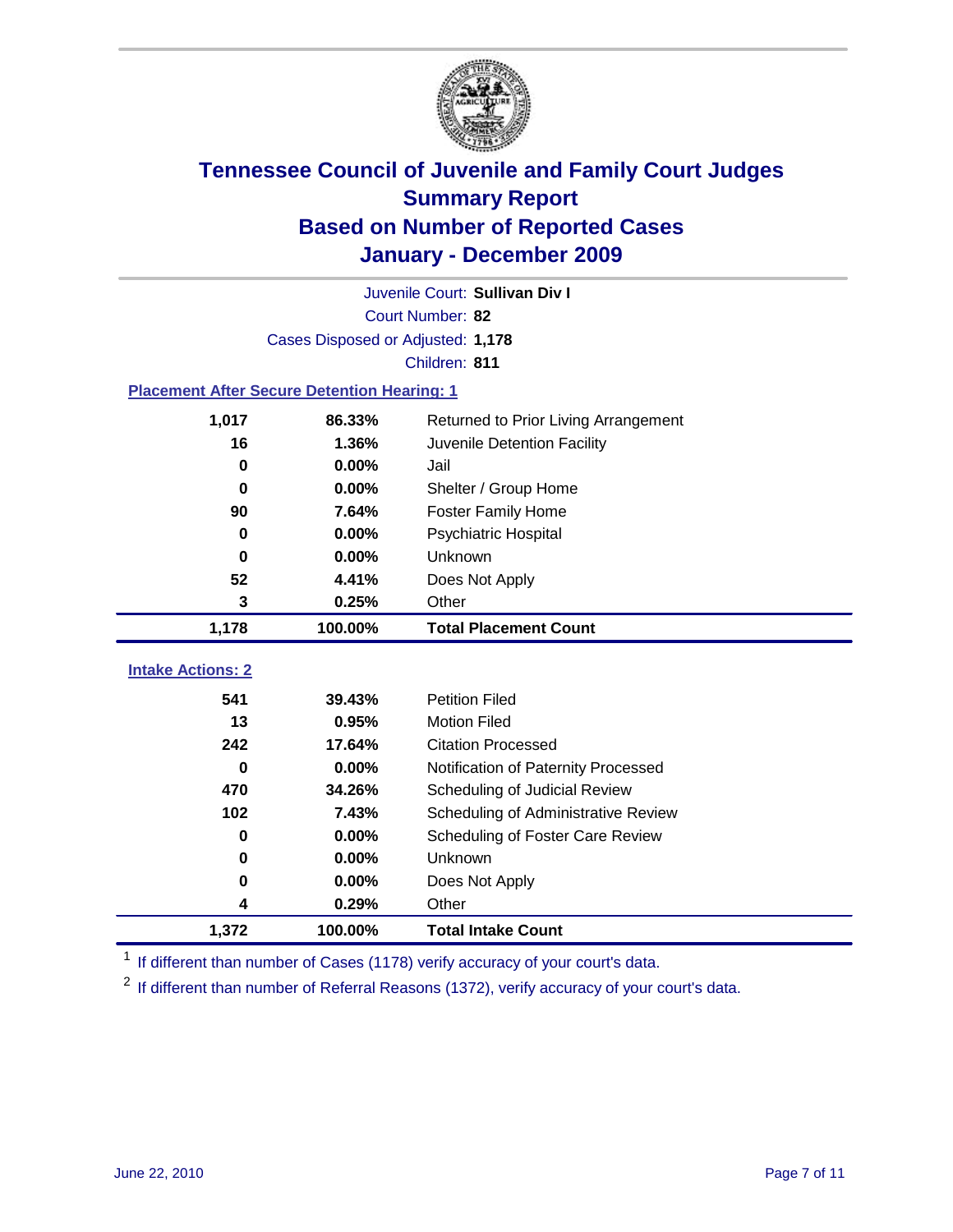

Court Number: **82** Juvenile Court: **Sullivan Div I** Cases Disposed or Adjusted: **1,178** Children: **811**

### **Last Grade Completed by Child: 1**

| 0        | 0.00%   | Too Young for School         |
|----------|---------|------------------------------|
| 0        | 0.00%   | Preschool                    |
| 0        | 0.00%   | Kindergarten                 |
| 0        | 0.00%   | 1st Grade                    |
| 1        | 0.12%   | 2nd Grade                    |
| 0        | 0.00%   | 3rd Grade                    |
| 0        | 0.00%   | 4th Grade                    |
| 0        | 0.00%   | 5th Grade                    |
| 4        | 0.49%   | 6th Grade                    |
| 11       | 1.36%   | 7th Grade                    |
| 10       | 1.23%   | 8th Grade                    |
| 42       | 5.18%   | 9th Grade                    |
| 21       | 2.59%   | 10th Grade                   |
| 11       | 1.36%   | 11th Grade                   |
| 3        | 0.37%   | 12th Grade                   |
| 0        | 0.00%   | Non-Graded Special Ed        |
| 0        | 0.00%   | <b>GED</b>                   |
| 0        | 0.00%   | Graduated                    |
| 0        | 0.00%   | <b>Never Attended School</b> |
| 708      | 87.30%  | Unknown                      |
| $\bf{0}$ | 0.00%   | Other                        |
| 811      | 100.00% | <b>Total Child Count</b>     |

### **Enrolled in Special Education: 1**

| 4   | 0.49%    | Yes                      |
|-----|----------|--------------------------|
| 807 | 99.51%   | No                       |
|     | $0.00\%$ | <b>Unknown</b>           |
| 811 | 100.00%  | <b>Total Child Count</b> |

One child could be counted in multiple categories, verify accuracy of your court's data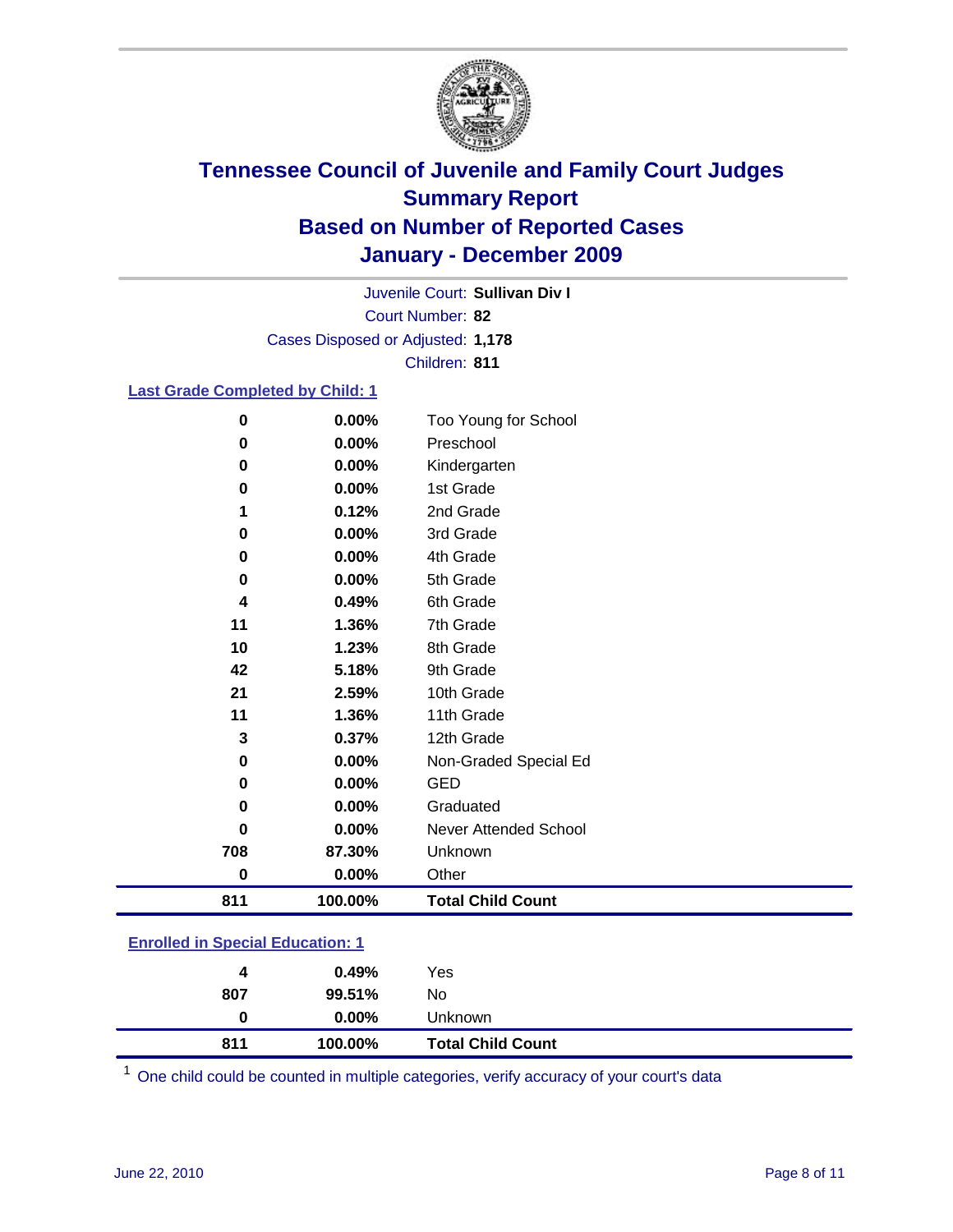

|                  | Juvenile Court: Sullivan Div I    |                           |  |  |  |
|------------------|-----------------------------------|---------------------------|--|--|--|
|                  | Court Number: 82                  |                           |  |  |  |
|                  | Cases Disposed or Adjusted: 1,178 |                           |  |  |  |
|                  | Children: 811                     |                           |  |  |  |
|                  | <b>Action Executed By: 1</b>      |                           |  |  |  |
| 1,199            | 87.39%                            | Judge                     |  |  |  |
| 0                | $0.00\%$                          | Referee                   |  |  |  |
| 173              | 12.61%                            | <b>YSO</b>                |  |  |  |
| 0                | $0.00\%$                          | Other                     |  |  |  |
| $\boldsymbol{0}$ | $0.00\%$                          | Unknown                   |  |  |  |
| 1,372            | 100.00%                           | <b>Total Action Count</b> |  |  |  |

### **Formal / Informal Actions: 1**

| 227   | 16.55%   | Dismissed                                        |
|-------|----------|--------------------------------------------------|
| 0     | $0.00\%$ | Retired / Nolle Prosequi                         |
| 56    | 4.08%    | <b>Complaint Substantiated Delinquent</b>        |
| 26    | 1.90%    | <b>Complaint Substantiated Status Offender</b>   |
| 49    | 3.57%    | <b>Complaint Substantiated Dependent/Neglect</b> |
| 0     | $0.00\%$ | <b>Complaint Substantiated Abused</b>            |
| 0     | $0.00\%$ | <b>Complaint Substantiated Mentally III</b>      |
| 252   | 18.37%   | Informal Adjustment                              |
| 50    | 3.64%    | <b>Pretrial Diversion</b>                        |
| 0     | $0.00\%$ | <b>Transfer to Adult Court Hearing</b>           |
| 0     | $0.00\%$ | Charges Cleared by Transfer to Adult Court       |
| 93    | 6.78%    | Special Proceeding                               |
| 417   | 30.39%   | <b>Review Concluded</b>                          |
| 170   | 12.39%   | Case Held Open                                   |
| 32    | 2.33%    | Other                                            |
| 0     | $0.00\%$ | <b>Unknown</b>                                   |
| 1,372 | 100.00%  | <b>Total Action Count</b>                        |

<sup>1</sup> If different than number of Referral Reasons (1372), verify accuracy of your court's data.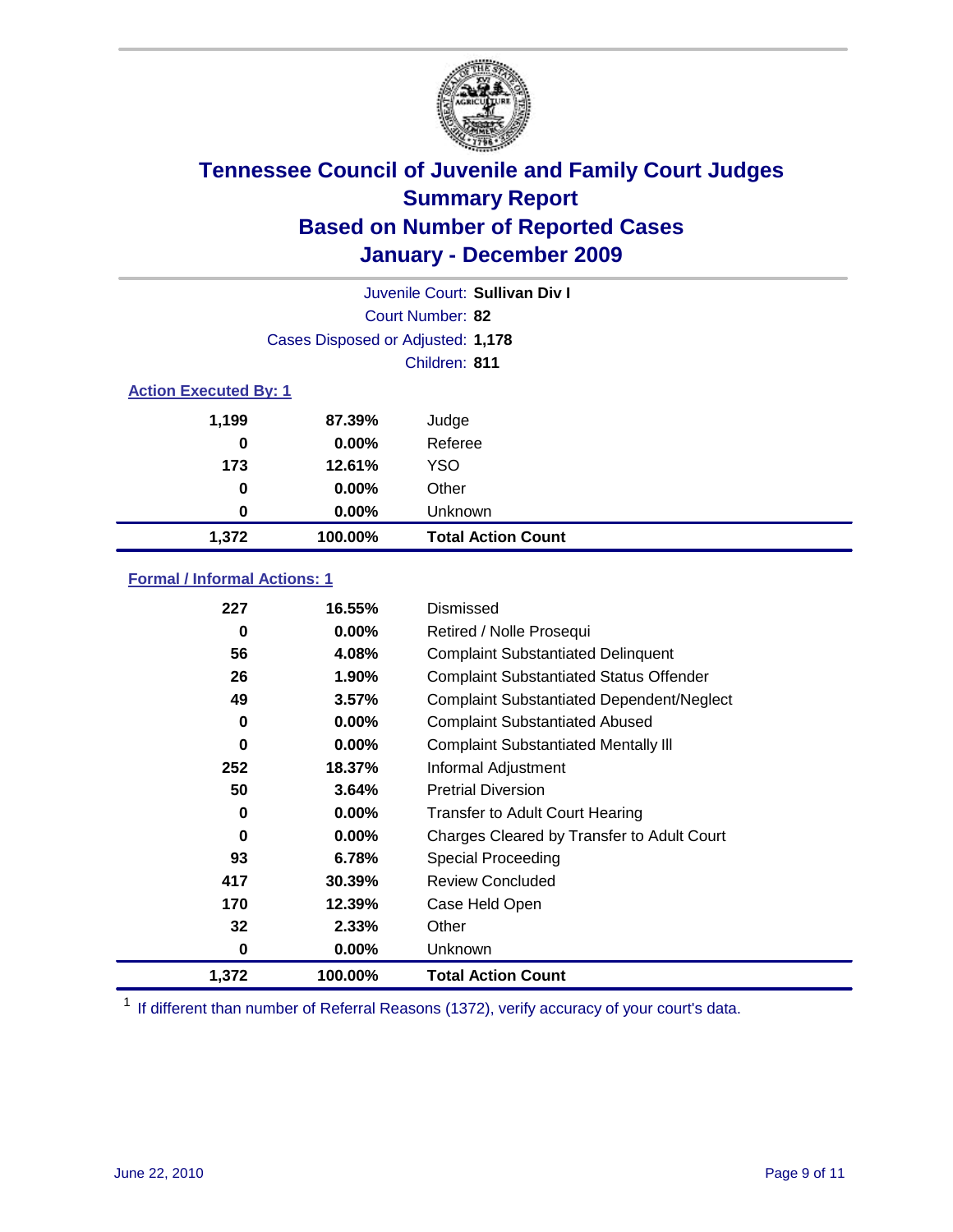

|                       |                                   | Juvenile Court: Sullivan Div I                        |
|-----------------------|-----------------------------------|-------------------------------------------------------|
|                       |                                   | Court Number: 82                                      |
|                       | Cases Disposed or Adjusted: 1,178 |                                                       |
|                       |                                   | Children: 811                                         |
| <b>Case Outcomes:</b> |                                   | There can be multiple outcomes for one child or case. |
| 194                   | 10.63%                            | <b>Case Dismissed</b>                                 |
| 0                     | 0.00%                             | Case Retired or Nolle Prosequi                        |
| 173                   | 9.48%                             | Warned / Counseled                                    |
| 3                     | 0.16%                             | <b>Held Open For Review</b>                           |
| 43                    | 2.36%                             | Supervision / Probation to Juvenile Court             |
| 0                     | 0.00%                             | <b>Probation to Parents</b>                           |
| 165                   | 9.04%                             | Referral to Another Entity for Supervision / Service  |
| 7                     | 0.38%                             | Referred for Mental Health Counseling                 |
| 15                    | 0.82%                             | Referred for Alcohol and Drug Counseling              |
| 0                     | 0.00%                             | <b>Referred to Alternative School</b>                 |
| 0                     | 0.00%                             | Referred to Private Child Agency                      |
| 78                    | 4.27%                             | Referred to Defensive Driving School                  |
| 0                     | 0.00%                             | Referred to Alcohol Safety School                     |
| 0                     | 0.00%                             | Referred to Juvenile Court Education-Based Program    |
| 34                    | 1.86%                             | Driver's License Held Informally                      |
| 0                     | 0.00%                             | <b>Voluntary Placement with DMHMR</b>                 |
| 0                     | 0.00%                             | <b>Private Mental Health Placement</b>                |
| 0                     | 0.00%                             | <b>Private MR Placement</b>                           |
| 0                     | 0.00%                             | Placement with City/County Agency/Facility            |
| 153                   | 8.38%                             | Placement with Relative / Other Individual            |
| 12                    | 0.66%                             | Fine                                                  |
| 73                    | 4.00%                             | <b>Public Service</b>                                 |
| 13                    | 0.71%                             | Restitution                                           |
| 1                     | 0.05%                             | <b>Runaway Returned</b>                               |
| 1                     | 0.05%                             | No Contact Order                                      |
| 0                     | 0.00%                             | Injunction Other than No Contact Order                |
| 0                     | 0.00%                             | <b>House Arrest</b>                                   |
| 10                    | 0.55%                             | <b>Court Defined Curfew</b>                           |
| $\mathbf 2$           | 0.11%                             | Dismissed from Informal Adjustment                    |
| 22                    | 1.21%                             | <b>Dismissed from Pretrial Diversion</b>              |
| 26                    | 1.42%                             | Released from Probation                               |
| 0                     | 0.00%                             | <b>Transferred to Adult Court</b>                     |
| 0                     | $0.00\%$                          | <b>DMHMR Involuntary Commitment</b>                   |